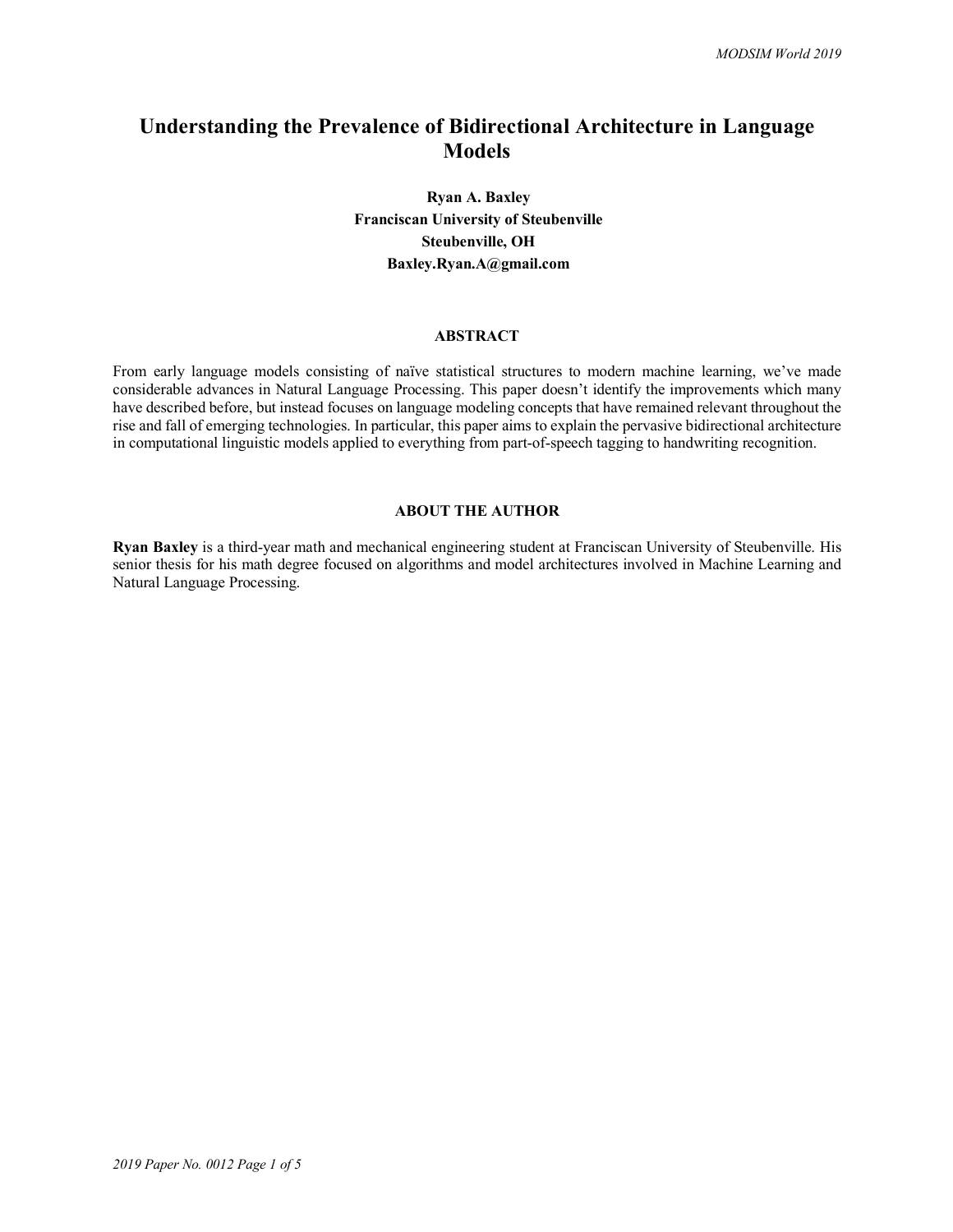# **Understanding the Prevalence of Bidirectional Architecture in Language Models**

**Ryan A. Baxley Franciscan University of Steubenville Steubenville, OH Baxley.Ryan.A@gmail.com**

#### **INTRODUCTION**

## **Select challenges in Natural Language Processing**

Part-of-speech tagging is an important challenge in natural language processing as the first step toward structuring raw data for natural language understanding and eventually information retrieval. Classifying words as specific parts of speech is surprisingly complicated due to the ambiguity of language. Consider the following sentence: "The blind man picked up his hammer and saw." The last word, "saw," can either be understood as a noun or verb. If "saw" is a noun, then this sentence describes a blind man picking up his two carpentry tools. If "saw" is verb, then the sentence recounts a blind man regaining his sight as he picks up his singular carpentry tool. The English word "so" can be an adverb, a conjunction, a pronoun, an adjective, or an interjection depending on the context of the sentence.

Sentiment analysis is the process of quantifying qualitative information. It is commonly used to infer the general opinion of a certain topic, such as responses to political figures or reactions to products through purchasers' reviews. There are several inherent challenges in sentiment analysis, including negation, sarcasm, and multiple subjects with multiple attitudes.

Handwriting recognition, or optical character recognition, is a challenge in many fields including natural language processing. Optical character recognition is applicable to everything from converting handwriting into computer text to recognizing and reading license plates from speeding cameras.

#### **STATISTICAL MODELS**

#### **Hidden Markov Models**

Language has often been statistically modeled by what is known as Markov models. A Markov model is a statebased statistical model that determines the probability of each current state given the previous attained state. Any sequence of dependent random variables can be captured as a Markov model. A great example of a Markov model (and the cause for contriving such a model in the first place) is examining the sequential probability of letters in a language. For example, a Markov model could be used to determine which letters follow the letter "q" in any word. Assuming we're using the English language, the model would give an overwhelmingly high probability that the letter "u" would follow. We can then use the same model to find what letters follow "u" with their respective probabilities, and string together enough letters to form an English-sounding word.

Some processes, such as moving the position of a piece on a game board by rolling a die, can have all possible next states calculated deterministically. In this case, we denote these Markov models as Visible Markov Models (VMMs), because we understand the transition probabilities for the model. For sequences where we don't have concrete transition probabilities and can only observe the outcomes, such as successive letters in a word, we define as Hidden Markov Models (HMMs).

One challenge with utilizing HMMs is estimating the transition probabilities in order to predict sequential states. If we simply observe sequential data for an ample period of time, then we can formulate a forward probability from our observed data. We define our forward probability of a certain event as the summation of the probabilities of each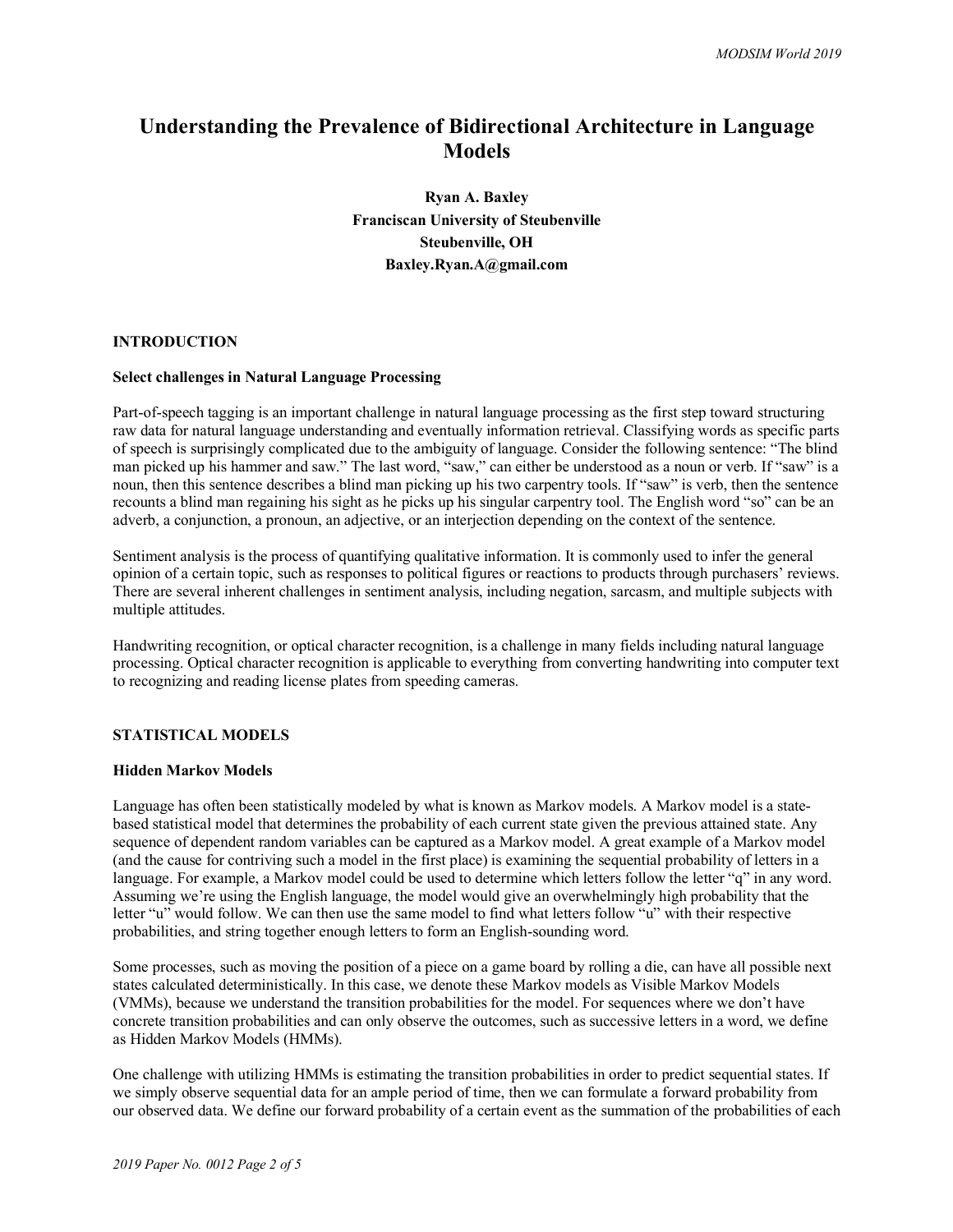possible previous event multiplied with their probability of observed transition. Similarly, we can calculate a backwards probability by summing the product of each successive event with its observed transition probability from the current event. While the backwards probability is less intuitive for a human who typically reads beginning to end and enjoys a consistent syntactic order, our models are not deterred by anastrophe-like corpuses since they make decisions based on observed patterns. The product of the forward and backward probabilities, formally known as the forward-backward algorithm, provides an improved classification prediction than either sole probability.

The pictorial expressions of the forward, backward, and forward-backward probabilities are illustrated in Figure 1.



**Figure 1: The Forward Backward Probability**

One common application of HMMs in natural language processing is part-of-speech tagging. In order to extract useful information from a sentence, we must understand the function of each word in the sentence. An HMM is able to infer parts of speech for words in sentences if it observes common patterns. For example, nouns often begin sentences, verbs often follow nouns, and adverbs often follow verbs.

# **MACHINE LEARNING MODELS**

In the early period of neural networks, models could consist of merely one neuron or perceptron with few input variables, a single activation function, and a single output. As computational power became more accessible, the models were able to grow to incorporate a larger number of neurons in a layer and numerous hidden layers. Despite the advances in technology, these Artificial Neural Networks (ANNs) were still unable to provide a reasonable model for two-dimensional and time-dependent data. As a result, the Convolutional Neural Network (CNN) was developed.

The CNN was designed to have two-dimensional data as the input layer, which provided improved models for image processing problems. This allowed not just real-life photographs to be analyzed, but also figures that represented data as a function of time. A common example of this would be a spectrogram, which is a two-dimensional heat map used to visualize the intensity of certain frequencies over a given time (see Figure 2).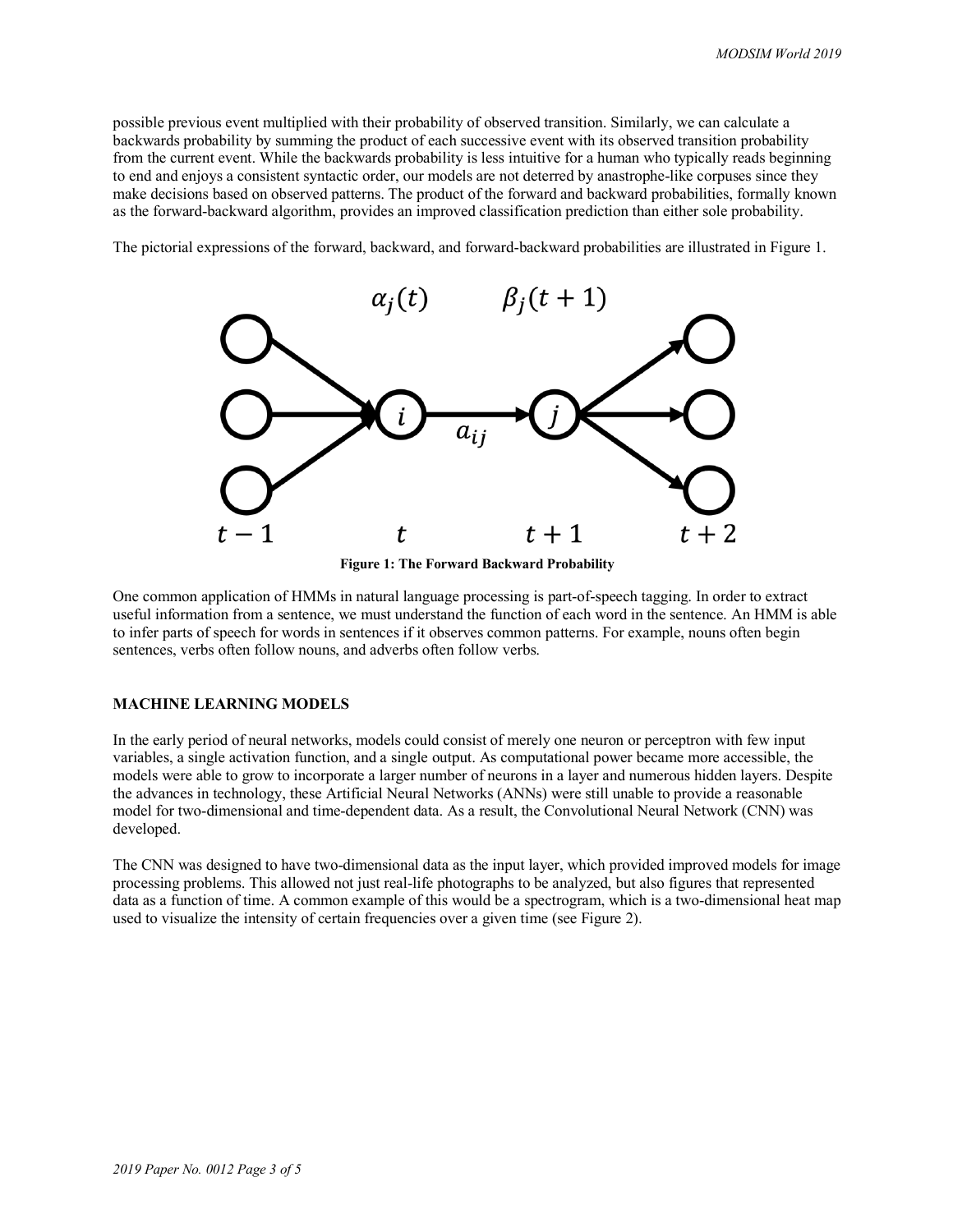

**Figure 2: Example of spectrogram**

While this is a significant improvement for audio-related problems, there was truly a need for a model that focused on a discrete set of sequential data such as words in a sentence. Thus the Recurrent Neural Network (RNN) was introduced, which focused on primarily serving a sequential input. While providing future information and delaying output information improved prediction accuracy, too much or little future information and output delay would decrease accuracy. Finding the appropriate future scope of the model would be different for every new model and dataset (Schuster and Paliwal, 1997).

#### **Bidirectional Recurrent Neural Networks**

The problem of scope and output delay was solved by the introduction of the Bidirectional Recurrent Neural Network (BRNN). Instead of training two RNNs in opposite directions of the data, the BRNN incorporated two-part state neurons so one could cover the forward state while the other minded the backward state. Because of the similarity of the architectures, much of the training algorithms remained the same (Mousa and Schuller, 2017).

#### **Long Short-Term Memory Neural Networks**

A few problems arise in RNNs, principally how much to remember past information or delay an output. The context of previously given information, such as the gender or number of a subject, can be lost if the network does not recall far back enough. Vanilla RNNs are short-term memory models by nature, and can lose important data as a sequence progresses (Fan et al, 2014). Implementing a long-term memory in addition to the short-term memory of an RNN gave the ability of language models to both focus on the immediately surrounding items in a sequence while not forgetting items mentioned long ago. Labeled Long Short-Term Memory (LSTM) Neural Networks, these networks were made with the specific intended use for language modeling.

# **Bidirectional Long Short-Term Memory Neural Networks**